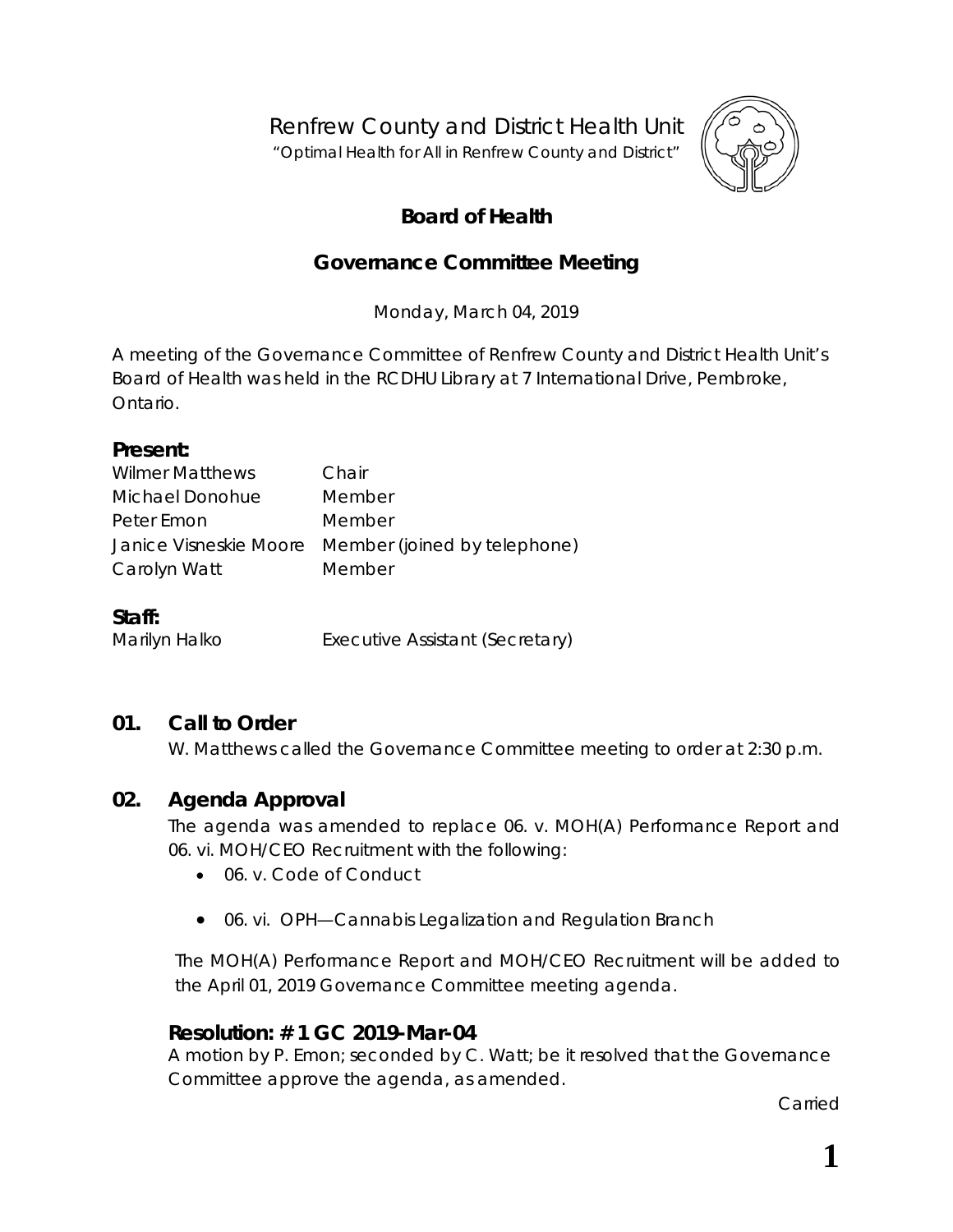#### **03. Declaration of Conflict of Interest**

There were no declarations of conflict of interest.

#### **04. Delegations**

There were no delegations.

### **05. Governance Committee Meeting Minutes (Approval)**

The Committee approved the following meeting minutes:

- February 04, 2019
- February 11, 2019
- February 20, 2019.

#### **Resolution: # 2 GC 2019-Mar-04**

A motion by C. Watt; seconded by P. Emon; be it resolved that the Committee approve the meeting minutes from Monday, February 04, 2019, Monday, February 11, 2019 and Wednesday, February 20, 2019, as presented.

Carried

#### **06. Business Arising**

- i. Board Work Plan 2019 The Committee recommended the following revisions for the Board Work Plan 2019:
	- *[Board Work Plan 2019](https://www.rcdhu.com/wp-content/uploads/2019/04/RCDHU-Board-Work-Plan-2019-Draft-2019-Mar-04-after-meeting.pdf)*.

At 2:40 p.m. M. Donohue joined the meeting.

ii. Committee Work Plan 2019

The Committee recommended the following revisions for the Governance Committee Work Plan 2019:

• *[Governance Committee Work Plan 2019](https://www.rcdhu.com/wp-content/uploads/2019/04/Governance-Committee-Work-Plan-2019-Draft-2019-Mar-04-after-meeting.pdf)*.

#### **Resolution: # 3 GC 2019-Mar-04**

Be it resolved that the Governance Committee amend its Committee Work Plan to add a second item under Strategic as Board Decision Making Framework and replace that under Generative item a. with Indigenous Community Engagement.

Carried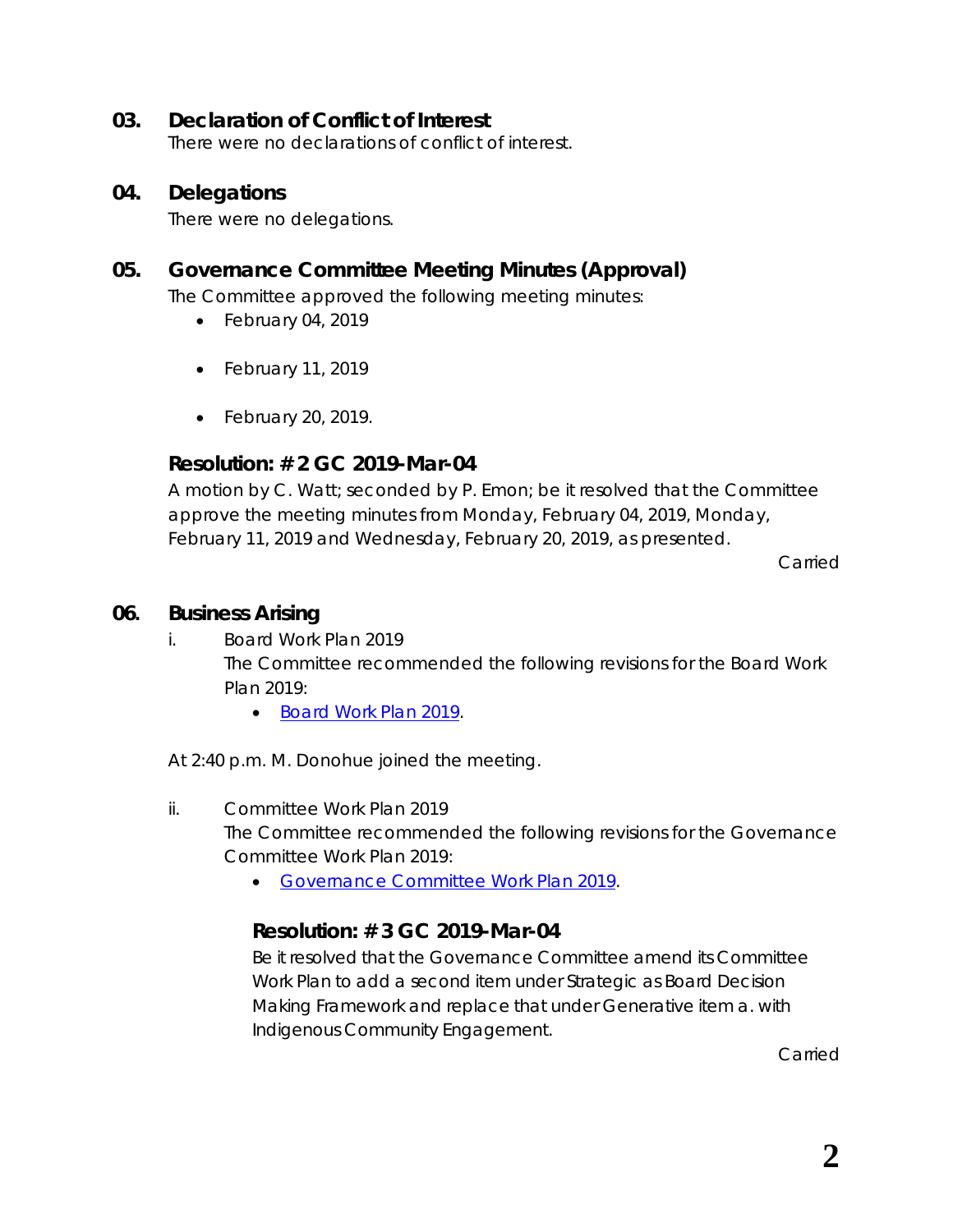- iii. Board By-Laws
	- The following four by-laws were revisited and reviewed by the Committee:
	- 1. 86-3

By-Law to Define the Management and Administrative Duties of the Medical Officer of Health

This by-law was forwarded to Lynn H. Harnden—Emon Harnden for review and legal opinion.

This item will be included on the April meeting agenda.

### **Resolution: # 4 GC 2019-Mar-04**

A motion by C. Watt; seconded by P. Emon; be it resolved that the Governance Committee recommend that Board adopt a By-Law to repeal 86-3.

Carried

2. 91-01

By-Law to Establish Reserve Funds for the Purposes of the Operation of the Health Unit

The Committee will recommend that the Board refer By-Law 91-01to the Resources Committee for review and action.

### **Resolution: # 5 GC 2019-Mar-04**

A motion by M. Donohue; seconded by P. Emon; be it resolved that the Governance Committee recommend that Board refer to Resources Committee By-law 91-01 as to current reporting on reserves does not appear consistent with the prescribed reserve accounts provided in By-law 91-01.

Carried

3. 92-01

By-Law to Prescribe Fees for Inspections and for the Issuance of Certificates of Approval under the Environmental Protection Act

David Tantalo, Healthy Environments Manager, advised that this by-law be repealed. Tasks listed in the by-law are now carried out by municipal inspectors, not Renfrew County and District Health Unit.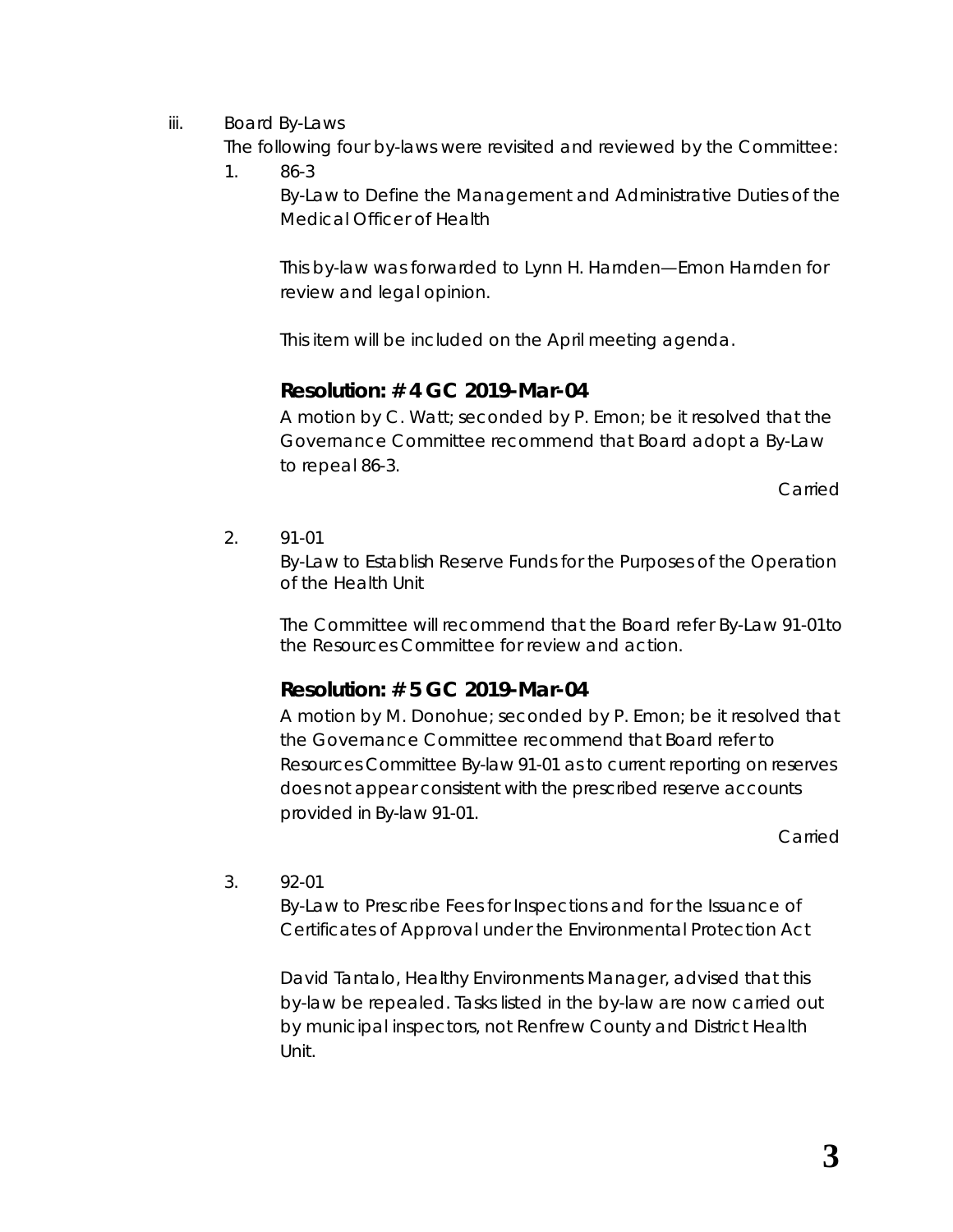### **Resolution: # 6 GC 2019-Mar-04**

A motion by C. Watt; seconded by M. Donohue; be it resolved that the Governance Committee recommend that Board adopt a by-law to repeal by-law 92-01.

Carried

4. 98-01

By-Law to Authorize the Short-Term Borrowing of Monies

The Committee will recommend that the Board refer By-Law 98-01to the Resources Committee.

### **Resolution: # 7 GC 2019-Mar-04**

A motion by C. Watt; seconded by M. Donohue; be it resolved that the Governance Committee recommend that Board refer to Resources Committee By-law 98-01 to determine the need to revise or repeal.

Carried

iv. Retention By-Law The Board Chair will contact alPHa, by telephone, to request a Retention By-Law guidance document.

### **Resolution: # 8 GC 2019-Mar-04**

A motion by C. Watt; seconded by P. Emon; be it resolved that the Governance directs the Board Chair to contact alPHa to enquire if they can provide guidance on Record Retention Policy.

Carried

v. Code of Conduct Deferred to April 01, 2019 Governance Committee meeting.

> The following Codes of Conduct were posted on the Board Portal as reference material:

- County of Renfrew
- Niagara Region Public Health
- Windsor Essex County Health Unit.
- vi. OPH—Cannabis Legalization and Regulation Branch A fulsome discussion ensued surrounding the Ottawa Public Health's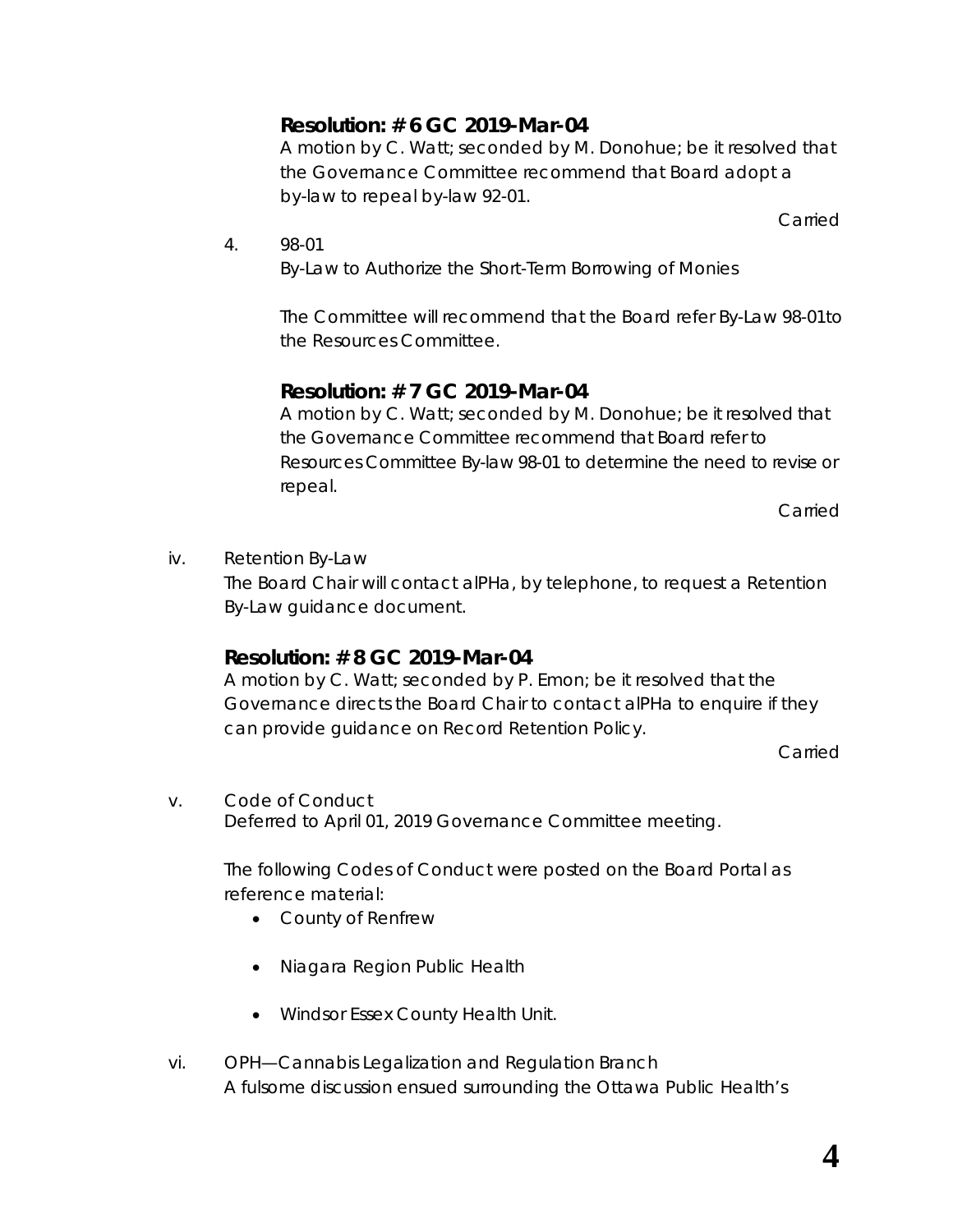submission to Health Canada *RE: Consultation: Strict regulation of edible cannabis, extracts and topicals*—featured in the following article— *Cannabis lollipops and gummy bears should not be legalized, says Ottawa's Medical Officer of Health*.

## **Resolution: # 9 GC 2019-Mar-04**

A motion by P. Emon; seconded by C. Watt; be it resolved that the Governance Committee recommends the RCDH Board support the 5 recommendations to Health Canada Cannabis Legalization and Regulation Branch submitted by Ottawa Public Health on Feb/20/2019 to the Strategic Policy Directorate with a copy submitted to our MP & OPH.

Carried

- vii. Board Retreat 2019 Health Equity:
	- a. Indigenous Communities Engagement In preparation for Board Retreat 2019, the following documents will be distributed to the Board, as recommended reading resource materials:
		- *Health Equity Guideline, 2018*
		- *New Directions—Aboriginal Health Policy for Ontario*
		- *Relationship with Indigenous Communities Guideline, 2018*
	- b. RCDHU Report—Results and Action Plan The Secretary will inform Dr. R. Cushman and Colleen Musclow that the Board Retreat 2019 is set to go ahead.

## **07. Correspondence**

None

- **08. Staff Reports** None
- **09. Committee Board Reports** None
- **10. By-Laws**

None